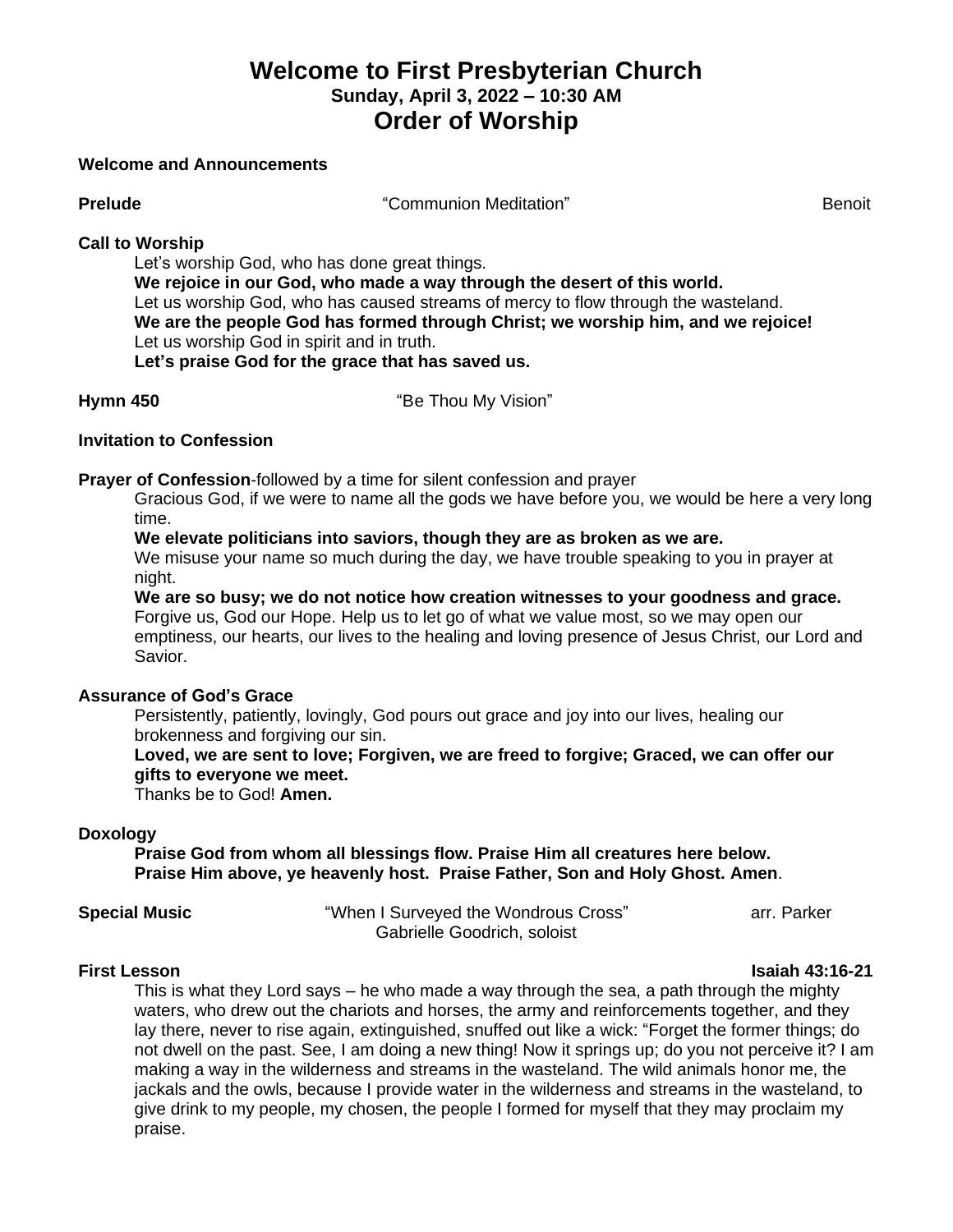### **Second Lesson John 12:1-8**

Six days before the Passover, Jesus came to Bethany, where Lazarus lived, whom Jesus had raised from the dead. Here a dinner was given in Jesus' honor. Martha served, while Lazarus was among those reclining at the table with him. Then Mary took about a pint of pure nard, an expensive perfume; she poured it on Jesus' feet and wiped his feet with her hair. And the house was filled with the fragrance of the perfume. But one of his disciples, Judas Iscariot, who was later to betray him, objected, "Why wasn't this perfume sold and the money given to the poor? It was worth a year's wages." He did not say this because he cared about the poor but because he was a thief; as keeper of the money bag, he used to help himself to what was put into it. "Leave her alone," Jesus replied. "It was intended that she should save this perfume for the day of my burial. You will always have the poor among you, but you will not always have me."

**Sermon** "The Smell of Money"

**Hymn 216** "Beneath the Cross of Jesus"

## **The Sacrament of the Lord's Table**

The Lord be with you. **And also, with you.** Lift up your hearts. **We lift them to the Lord.** Let us give thanks to the Lord our God. **It is right to give our thanks and praise**.

…Therefore, with apostles and prophets, and that great cloud of witnesses who live for you beyond all time and space, we lift our hearts in joyful praise.

### **Holy, holy, holy Lord, God of power and might, heaven and earth are full of Your glory. Hosanna in the highest. Blessed is he who comes in the name of the Lord. Hosanna in the highest!**

…Let us proclaim the mystery of our faith:

### **Christ has died. Christ is risen. Christ will come again.**

…Through Christ, with Christ, in Christ, in the unity of the Holy Spirit, all glory and honor are yours, almighty Father, for ever and ever.

**Our Father who art in heaven, hallowed be Thy name. Thy kingdom come. Thy will be** done on earth as it is in heaven. Give us this day our daily bread; and forgive us our debts **as we forgive our debtors; and lead us not into temptation, but deliver us from evil. For Thine is the kingdom and the power and the glory forever. Amen.**

**The Sharing of the Bread and Cup**

### **Benediction**

### **The Lenten Lights**

### **Postlude/Prayers for the Journey**

All who would like to receive prayer for themselves or others are invited to come forward, during the postlude, to pray with one of our pastors or an elder.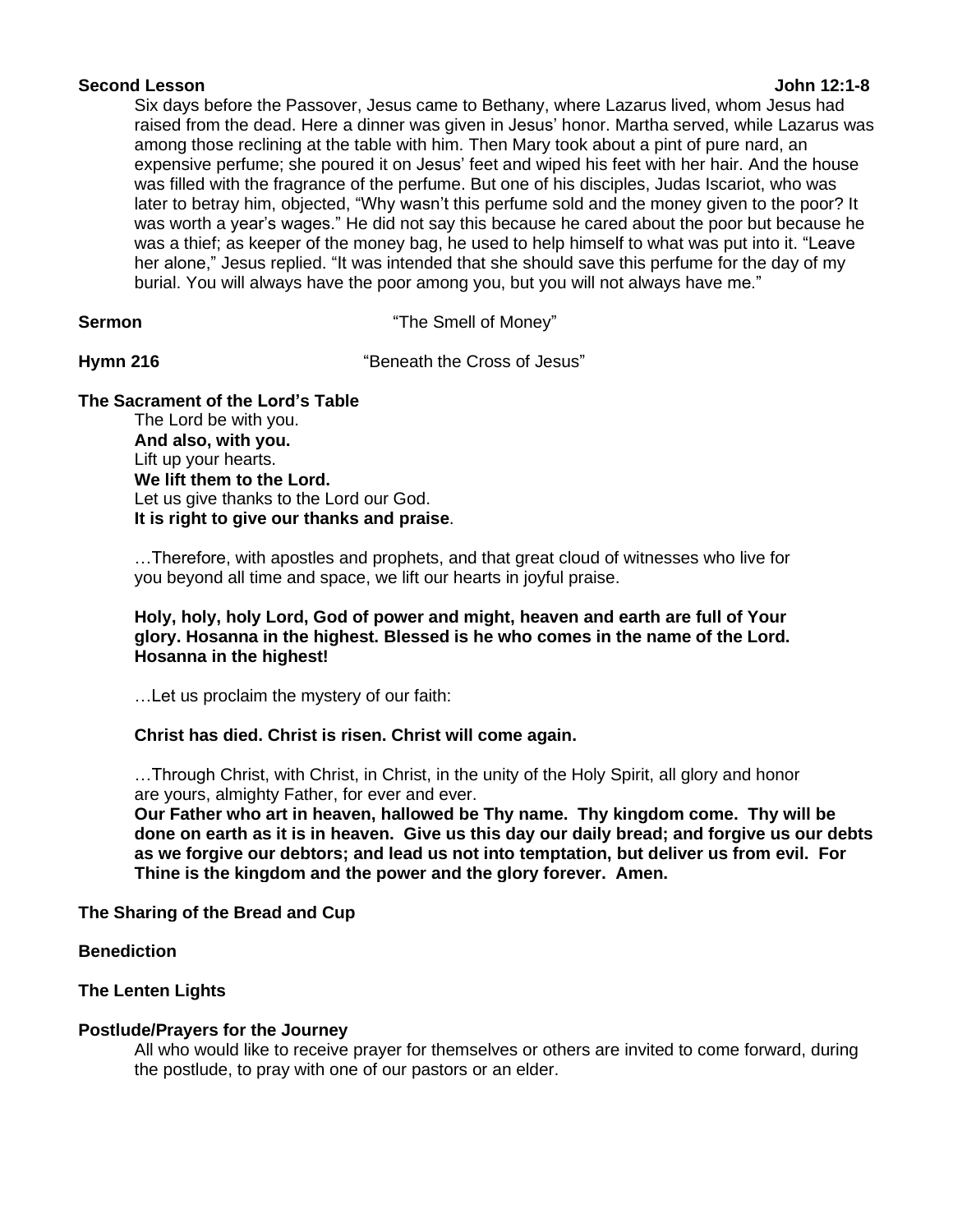

Next Sunday is **Palm Sunday**! Please join us.

**The session has made this a priority for this year's Lenten mission giving: The situation on the Ukraine border is heartbreaking, and conditions are worsening daily.** Right now, Portsmouth-based nonprofit Mercy Chefs has crews on the ground near the Ukrainian border, delivering immediate and tangible relief in the form of food and supplies for weary refugees. **Your generous support will deliver groceries, dry goods, medical supplies, and infant essentials directly to Ukrainian refugees.**

# **Church Staff**

Steve Frazier – Covenant Pastor Billy Ricketts – Pastor for Admin and Mission Outreach Edna Broadhurst – Director of Music Gabrielle Goodrich – Secretary

In the name of Jesus Christ, welcome to this morning's service of worship. Thank you for helping us maintain social distancing and a clean worship environment. Until the Corona Virus is no longer a health threat, we are participating in a more limited liturgy. Tithes and offerings may be placed in the offering plate on the piano by the front Exit door.

# **Week of April 3 - Prayers of the People**

- Sonia Powell
- Brian Patgorski
- Lane Pittman
- Rose Layman
- Agnes McFadden
- Emily Bond
- Linda Thompson
- **Monica Manley**
- Paul and Alice Butler
- AT Mayo
- Lettema
- Nancy Grant's daughter
- Those who have COVID
- Schools and educators

# **APRIL BIRTHDAYS**

- 6 Donald Hal
- 11 Norma Halterman
- 14 Lane Pittman
- 17 Estelle Englund
- 18 A.T. Mayo
- 19 Jerry Freeman
- 21 Benjamin Dawson Kenrick (Ben)
- 24 Bill Westbrook
- 25 Raymond Rodrigues
- 29 Alice Butler